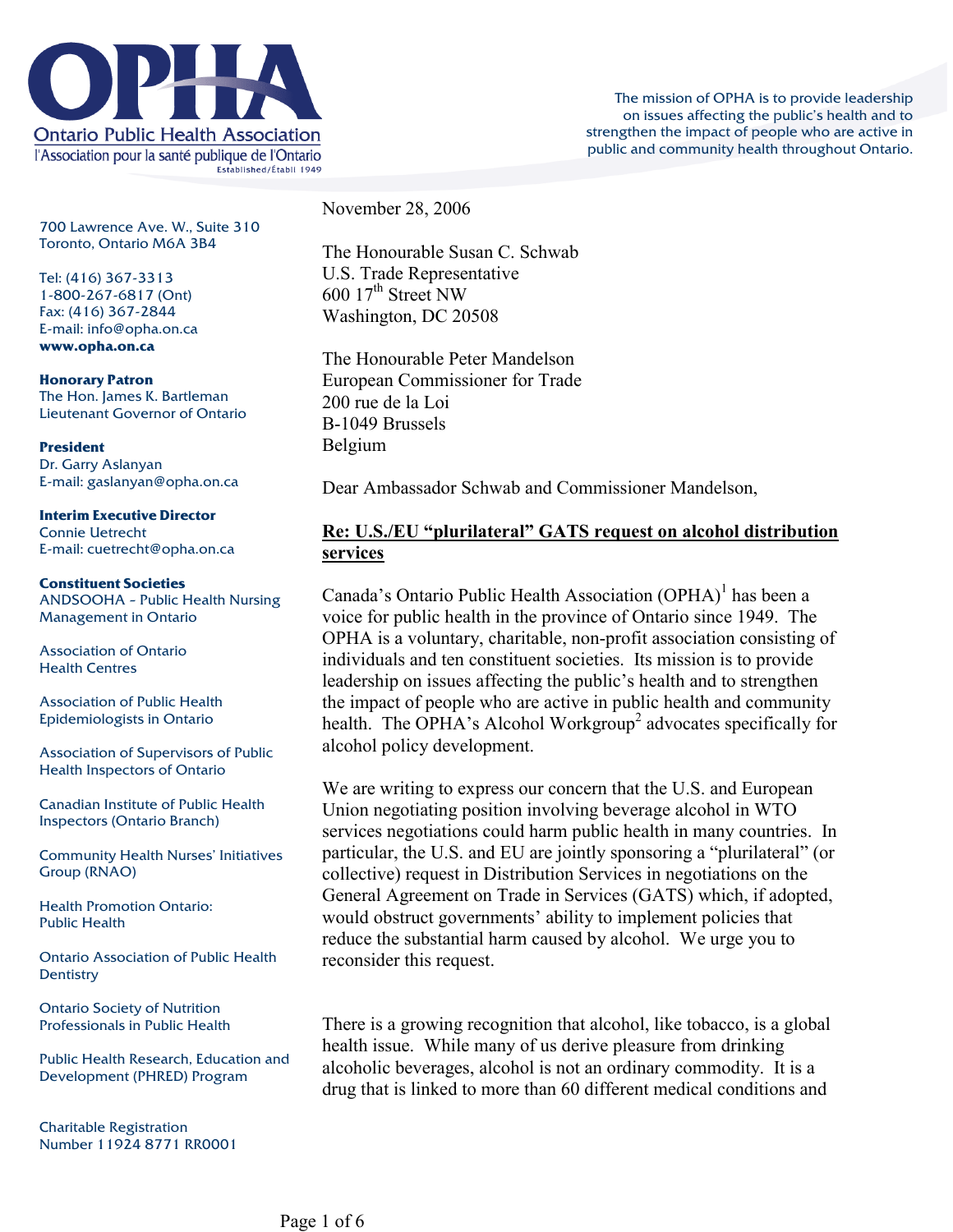imposes a heavy burden on public health.<sup>[3](#page-5-0)</sup> According to research conducted for the World Health Organization (WHO), *world-wide, alcohol-related harm is nearly equal to that*  caused by tobacco, and far greater than for illicit drugs;<sup>[4](#page-5-0)</sup> 4.0% of the global burden of disease is attributable to alcohol, compared with 4.1% to tobacco and 4.4% to high blood pressure.<sup>[5](#page-5-0)</sup> In countries with emerging economies like China, alcohol surpasses high blood pressure and tobacco as the most detrimental risk factor, accounting for 6.2% of that country's burden of disease. $6\,$  $6\,$  In developed countries, alcohol is the most significant avoidable health risk for adolescents and young adults.<sup>7</sup> In the EU, alcohol ranks third of 26 risk factors for ill-health in the general population, behind only tobacco and high blood pressure,<sup>[8](#page-5-0)</sup> with the burden of alcohol-related harms unevenly distributed throughout the region.<sup>[9](#page-5-0)</sup> In the U.S., alcohol is "the third leading preventable cause of death... and is a factor in approximately 41% of all deaths from motor vehicle crashes. $10$ <sup>10</sup>

The prevalence and severity of global alcohol problems has stimulated extensive research on the efficacy of the various alcohol policies designed to address them.<sup>11</sup> This research has provided governments a description of the toolkit of available policy options that are demonstrably effective in reducing alcohol-related harm.<sup>12</sup> In general, public health is improved when governments regulate alcohol—a drug—more restrictively than ordinary products. At the population level, policies that reduce overall alcohol consumption—by increasing the price of alcohol and by restricting its physical availability—hold the most promise as effective interventions to promote health.

We are troubled that the approach the U.S. and EU are pursuing in GATS negotiations could undermine the most effective health-based approaches to alcohol regulation. In particular, the U.S. and the EU are pressuring other countries to make full national treatment and market access commitments "with no limitations" in Distribution Services, which generally includes alcohol.<sup>13</sup> This pressure, from two of the most powerful WTO members, makes it more difficult for recipient country governments to adopt the very policies that recent evidence shows to be among the most effective in reducing the serious harm caused by alcohol in society.

For example:

□ *Maintaining a publicly owned monopoly on alcohol retail outlets* is one of the most important means of regulating alcohol to improve public health. Monopolies often restrict the physical availability of alcohol by limiting the number of retail outlets and their hours of sale. They also remove the private profit motive for increasing alcohol sales generally, and to young people and persons who are already intoxicated in particular.

Applying *GATS Market Access* rules according to the U.S.-EU request would conflict with this public health approach, constraining governments' regulatory ability, and subjecting important internal public health decisions involving alcohol to WTO oversight and control. Under these rules, the creation of a much-needed public alcohol monopoly with a strong public health mandate would require governments to negotiate "compensatory adjustment" with other governments whose suppliers could be affected, or face punitive trade sanctions.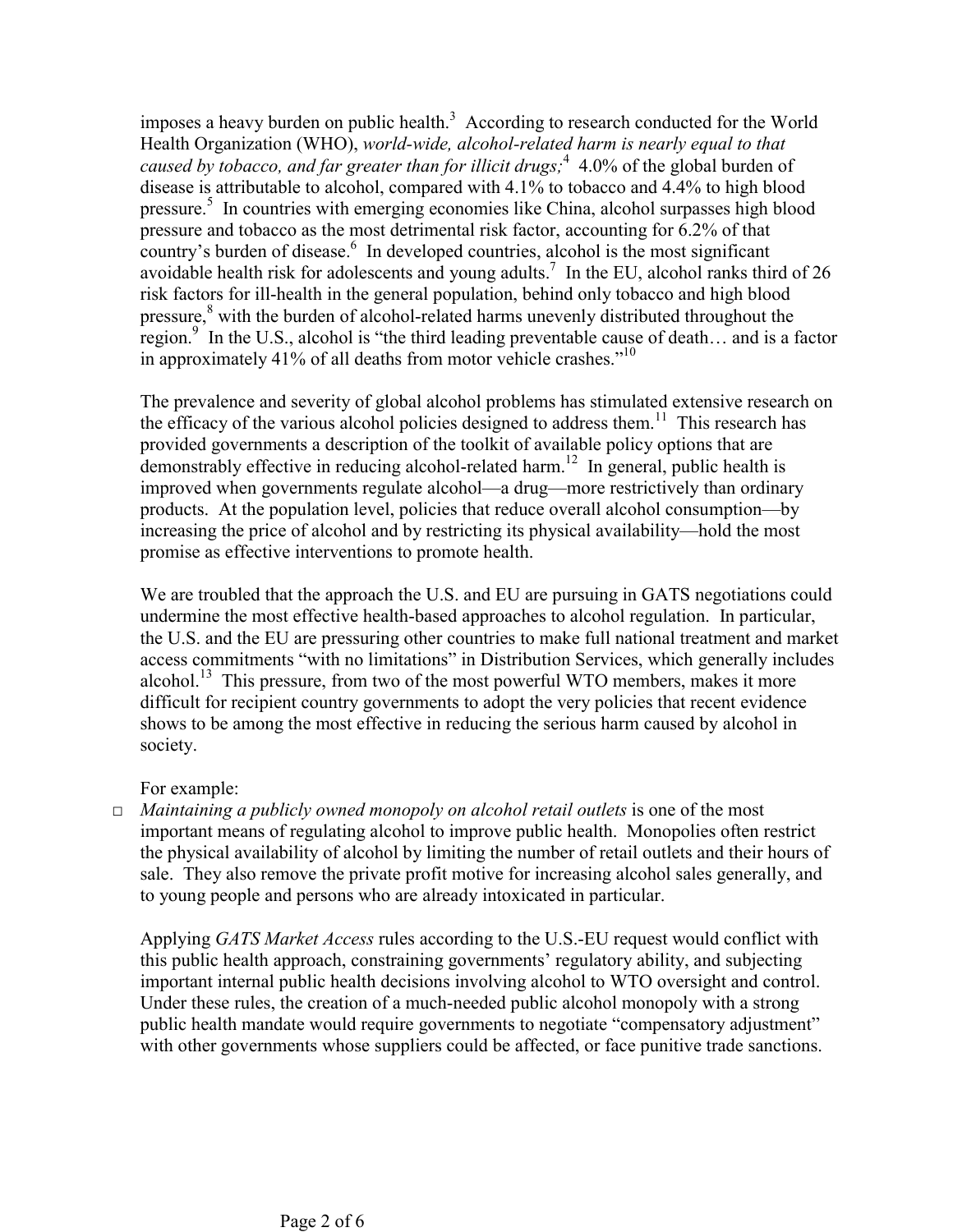□ *Maintaining high alcohol taxes and prices* is one of the most effective and efficient ways for governments to reduce alcohol-related health problems. Alcohol taxes are easy to establish and enforce and generate significant revenues for governments. Most importantly, high alcohol prices usually result in people consuming less alcohol, which leads to fewer alcohol-related problems, including among heavy or problem drinkers.<sup>[14](#page-5-0)</sup>

Applying the *GATS National Treatment* rule according to the U.S.-EU request would interfere with flexible, health-based alcohol taxation policy. This rule requires that governments provide *foreign* services and investments the best treatment given to like *domestic* services and investments. Far tougher than generally realized, the rule prohibits even indirect, unintentional or incidental unfavourable treatment of foreign alcohol and requires government to ensure that foreigners have "equality of competitive opportunity" with domestic suppliers. This rule can conflict with governments' ability to establish a minimum ('floor') price designed to restrain alcohol consumption and harm. It can also conflict with governments' ability to tax beverages according to their alcohol content to encourage the consumption of beverages having a lower alcohol content. The national treatment rule could also conflict with governments' ability to tax imported 'alcopops' (flavoured alcoholic beverages that are particularly attractive to youth) at disproportionately high rates to delay the onset of drinking, or to reduce alcohol consumption among young people.

The current suspension of the WTO talks offers a vital opportunity for the U.S. and the EU to revisit their position. If negotiations resume and are concluded on the basis of the current U.S.-EU plurilateral request, serious harm to public health could result, especially in developing countries.

International trade treaties have been identified as one of a series of factors, characterized as a "perfect storm", which could increase alcohol availability, increase alcohol consumption, weaken alcohol control policies, and have grave public health consequences in developing countries.<sup>15</sup> Regrettably, rather than ameliorating this disturbing scenario, the U.S.-EU "plurilateral" GATS request threatens to exacerbate public health problems in developing countries by making it more difficult for governments to implement the most effective health-promoting alcohol regulation policies.

Health-based alcohol policies in developed countries could also be affected. The request specifies that demandeurs—which include the U.S., the 25 EU countries, and 8 other countries—are deemed to be recipients of the request they have made of others.<sup>16</sup> As a result, the U.S.-EU initiative intensifies pressure against alcohol control policies—including the monopoly status and effectiveness of public alcohol retailers—in both the United States and European Union.

Members of the Ontario Public Health Association Alcohol Workgroup were heartened in 2003 when Canadian negotiators indicated that Canada would not *make* alcohol-related commitments and would not *seek* alcohol-related commitments from other countries in the current round of GATS negotiations.<sup>17</sup> More recently, we were gratified to learn that Canada did not co-sponsor the aforementioned plurilateral request.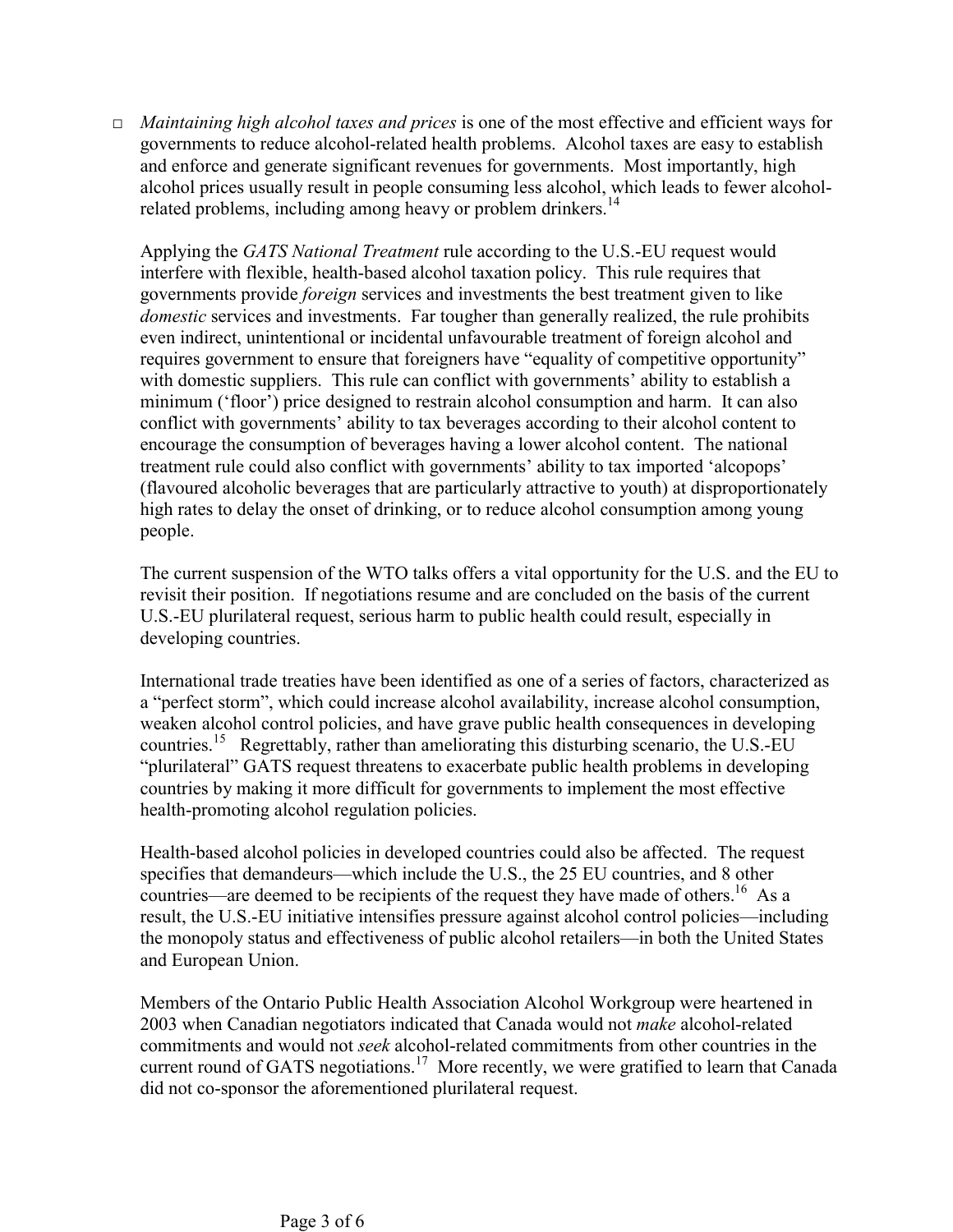Alcohol is no ordinary commodity. We encourage you to take advantage of the current hiatus in WTO negotiations to ensure that GATS and other trade treaty negotiations do not undermine domestic health-based alcohol policies.<sup>18</sup> As a first step, we urge you to either withdraw your support for the plurilateral request on Distribution Services or specify that it does not apply to beverage alcohol distribution.

Respectfully,

Dr. Garry Aslanyan President, Ontario Public Health Association

c.c.

Hon. Tony Clement, Minister of Health Hon. David Emerson, Minister of Trade Ruby Dhalla, MP, Liberal, Health Dominic Leblanc, MP, Liberal, Trade Christiane Gagnon, MP, Bloc, Santé Serge Cardin, MP, Bloc, Commerce international Penny Priddy, MP, NDP, Health Peter Julian, MP, NDP, Trade Hon. George Smitherman, Ontario Minister of Health Hon. Jim Watson, Ontario Minister of Health Promotion Hon. Sandra Pupatello, Ontario Minister of Trade Elizabeth Witmer, MPP, PC, Health Ted Chudleigh, MPP, PC, Trade Shelley Martel, MPP, NDP, Health Gilles Bisson, MPP, NDP, Trade

Canadian Public Health Association American Public Health Association European Public Health Association Canadian Medical Association American Medical Association British Medical Association European Medical Association World Medical Association World Health Organization

U.S. National Conference of State Legislatures U.S. National Alcohol Beverage Control Association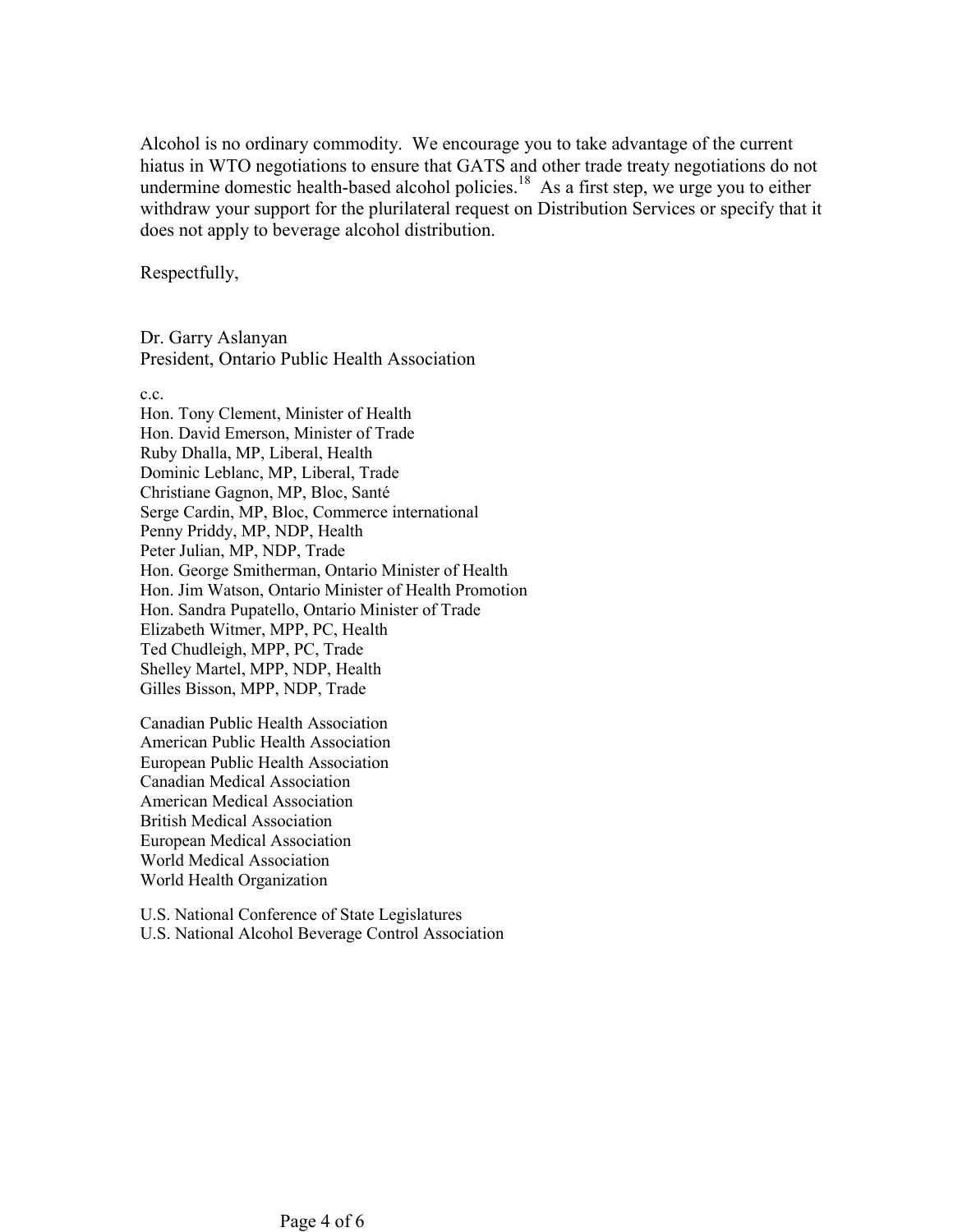$^{-1}$  The website of the  $^1$ The website of the Ontario Public Health Association is found at:  $\frac{http://www.opha.on.ca/about/index.html}{http://www.opha.on.ca/about/index.html}$ .

<sup>4</sup> The World Health Organization recently identified alcohol as one of the world's top ten health risks. World Health Organization (2002), *The World Health Report 2002, Reducing Risks, Promoting Healthy Life*, Geneva, Switzerland: World Health Organization. See p. 82, Figure 4.9: "Global distribution of burden of disease attributable to 20 leading selected risk factors."

 Of the 26 risk factors examined in the WHO 2000 Global Burden of Disease study, alcohol ranks as fifth most detrimental, accounting for about the same amount of global burden of disease (4.0%) as fourth-ranked tobacco (4.1%).

World Health Organization (1999) *Global Status Report on Alcohol*. Geneva, Switzerland: World Health Organization.

See also:

Babor, T., Caetano, R., Casswell, S, Edwards, G., Giesbrecht, N., Graham, K., Grube, J., Gruenewald, P., Hill, L., Holder, H., Homel, R., Osterberg, E., Rehm, J., Room, R. and Rossow, R. (2003) *No Ordinary* 

<sup>5</sup> No Ordinary Commodity: Alcohol and Public Policy, *supra*, note 4, Sect. 4.3.6

 $<sup>6</sup>$  Ibid.</sup>

 $<sup>7</sup>$  Ibid.</sup>

 $8$  Anderson, P. and Baumberg, B. (2006) Alcohol in Europe: A Public Health Perspective, Report for the European Commission, London, Institute for Alcohol Studies, pp. 5 (Summary), 195 (Ch. 6). The report is available at: http://ec.europa.eu/health-eu/news\_alcoholineurope\_en.htm ; accessed Sept. 30, 2006.

 $9$  Tigerstedt, C., Karlsson, T., Makela, P., Osterberg, E., and Tuominen, I. (2006) Health in alcohol policies: the European Union and its Nordic Member States, in: Stahl, T., Wismar, M., Ollila, E., Lahtinen, E, and Leppo, K., eds. *Health in All Policies: prospects and potentials*, Helsinki, Finland: Ministry of Social Affairs and Health, pp. 119-121. (Available at: http://www.euro.who.int/document/E89260.pdf ; accessed Nov. 2, 2006.)

<sup>10</sup> U.S. National Center for Chronic Disease Prevention and Health Promotion,

http://www.cdc.gov/HealthyYouth/alcoholdrug/index.htm , Accessed Sept. 30, 2006. As support for these claims, the CDC cites the following studies:

 Mokdad AH, Marks JS, Stroup DF, Gerberding JL. Actual causes of death in the United States, 2000. *JAMA* 2004;291(10):1238-1245;

U.S. Department of Transportation. Fatality Analysis Reporting System (FARS) Web-based Encyclopedia. Accessed June 1, 2006.

<sup>11</sup> Babor, et al., *supra*, note 4. <sup>12</sup> International researchers have identified the following as 'best practices' in the regulation of alcohol to improve public health: minimum legal purchase age; *government monopoly of retail sales*; restrictions on hours or days of sale; outlet density restrictions; alcohol taxes; sobriety check points; lowered blood alcohol content limits; administrative license suspension; graduated licensing for novice drivers; and brief interventions for hazardous drinkers. (Babor, T., et al. (2004) *Communicating About Alcohol: Educational and Regulatory Policies*, Bridging the Gap, European Alcohol Policy Conference, 16-19 June 2004, Warsaw, Poland, adapted from *Alcohol: No Ordinary Commodity - Research and Public Policy* (2003) Oxford: Oxford University Press, italics added for emphasis.)

<sup>13</sup> This proposal was meant to remain confidential, but was leaked to the public. It is posted at: http://www.tradeobservatory.org/library.cfm?refid=79991 ; accessed Sept 5, 2006.

This request does contemplate that some "flexibility" could be "considered", but only for "a limited number of … exceptions". The proposal thus forces informed recipient countries to expend scarce negotiating capital either to avoid making commitments in Distribution Services or to obtain a protective exception for alcohol for the commitments they make on an individual, country-by-country basis.<br><sup>14</sup> No Ordinary Commodity: Alcohol and Public Policy, supra, note 4.

<sup>15</sup> Caetano, R. and Laranjeira, R. (2006) A 'perfect storm' in developing countries: economic growth and the alcohol industry, editorial, *Addiction*, 101, 149-152.

<sup>&</sup>lt;sup>2</sup> The website of the OPHA Alcohol Workgroup is found at: http://www.opha.on.ca/workgroups/alcohol.html World Health Organization (2002), *The World Health Report 2002, Reducing Risks, Promoting Healthy* 

*Life*, Geneva, Switzerland: World Health Organization, p. 66. 4